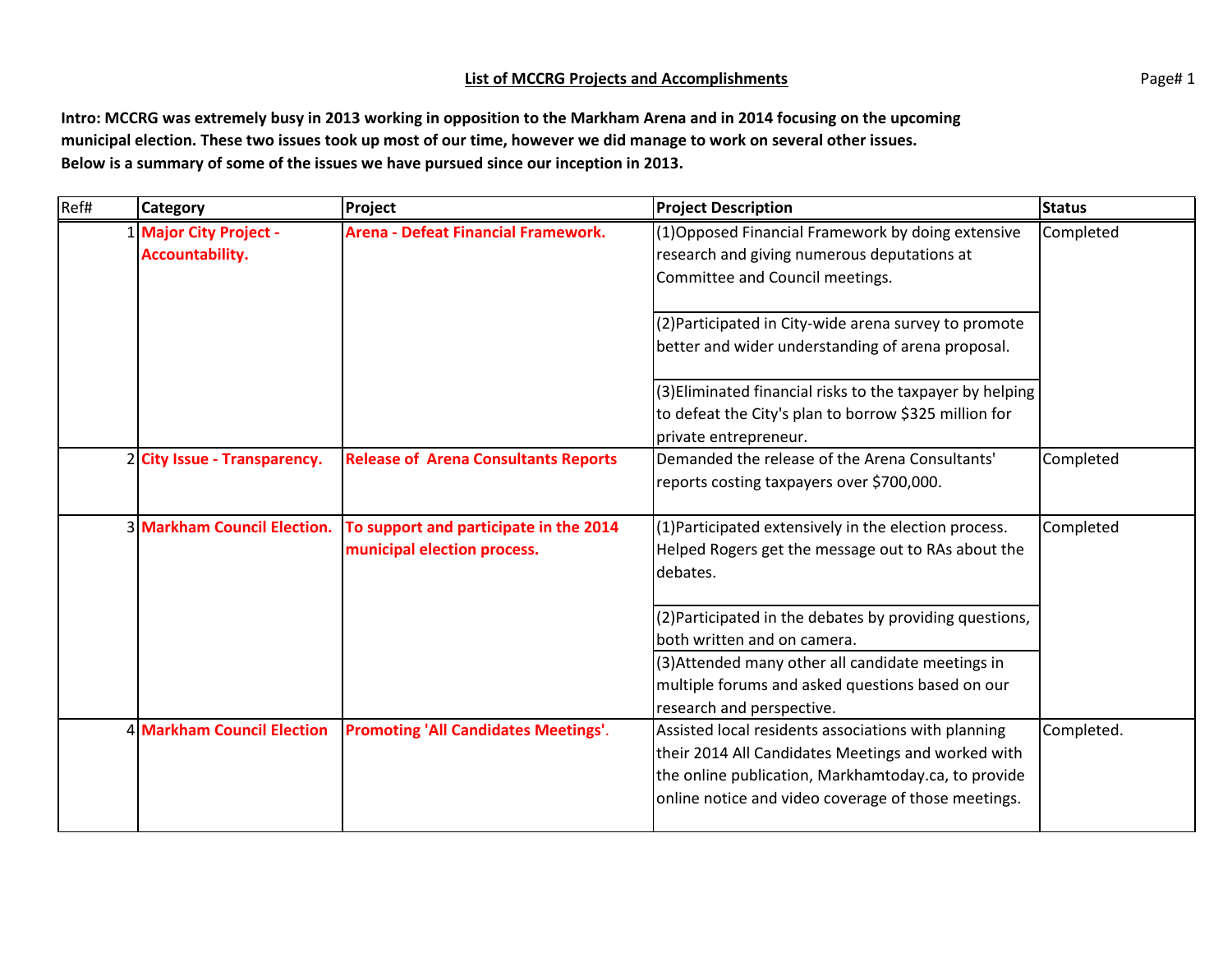| 5 Markham Council Election.                                                                        | To endorse candidates for Markham<br><b>Council</b>                                                                                                                 | Assisted voters of Markham by providing information<br>and endorsements of candidates in the 2014<br>Municipal Election. Endorsed candidates we thought<br>met our criteria of promoting transparent<br>government and opposing the Arena's Financial<br>Framework.                                                                                                                                                                                               | Completed. One<br>endorsed new<br>candidate and<br>several endorsed<br>incumbents elected<br>to Council. |
|----------------------------------------------------------------------------------------------------|---------------------------------------------------------------------------------------------------------------------------------------------------------------------|-------------------------------------------------------------------------------------------------------------------------------------------------------------------------------------------------------------------------------------------------------------------------------------------------------------------------------------------------------------------------------------------------------------------------------------------------------------------|----------------------------------------------------------------------------------------------------------|
| 6 Local Issue - City<br><b>Responsiveness</b>                                                      | To help residents with long-standing<br>deficiencies in the development of<br>Cathedraltown.                                                                        | (1)Supported and assisted Cathedraltown residents in<br>their long-standing dispute with the City and a local<br>developer.                                                                                                                                                                                                                                                                                                                                       | Continued assistance<br>available on request                                                             |
|                                                                                                    |                                                                                                                                                                     | (2) Provided assistance in preparation for OMB<br>hearing.                                                                                                                                                                                                                                                                                                                                                                                                        |                                                                                                          |
| 7 Local Issue - City<br><b>Responsibility,</b><br><b>Accountability and</b><br><b>Transparency</b> | To protect wildlife and preserve natural<br>habitat on the German Mills Meadow and<br>protect and preserve Settlers' Park<br>residents' properties from subsidence. | Assisted Settler's Park residents at Committee and<br>Council and with the press, to expose the need to<br>mitigate subsidence affecting their properties as a<br>result of major subsidence on adjacent lands<br>belonging to the City and to protect wildlife and<br>preserve natural habitat on the City lands adjacent to<br>their properties. Worked with residents to increase<br>transparency and accountability at the City on these<br>and other issues. | Continued assistance<br>available on request                                                             |
| 8 Local Issue                                                                                      | To assist local businesses with the<br>problems surrounding repeated flooding<br>in the Woodbine-Steelcase Business<br><b>District in Ward 8.</b>                   | MCCRG Directors providing information, advice and<br>assistance as required.                                                                                                                                                                                                                                                                                                                                                                                      | Jan 15, 2015 -<br>Completed until we<br>receive a further<br>request for<br>assistance.                  |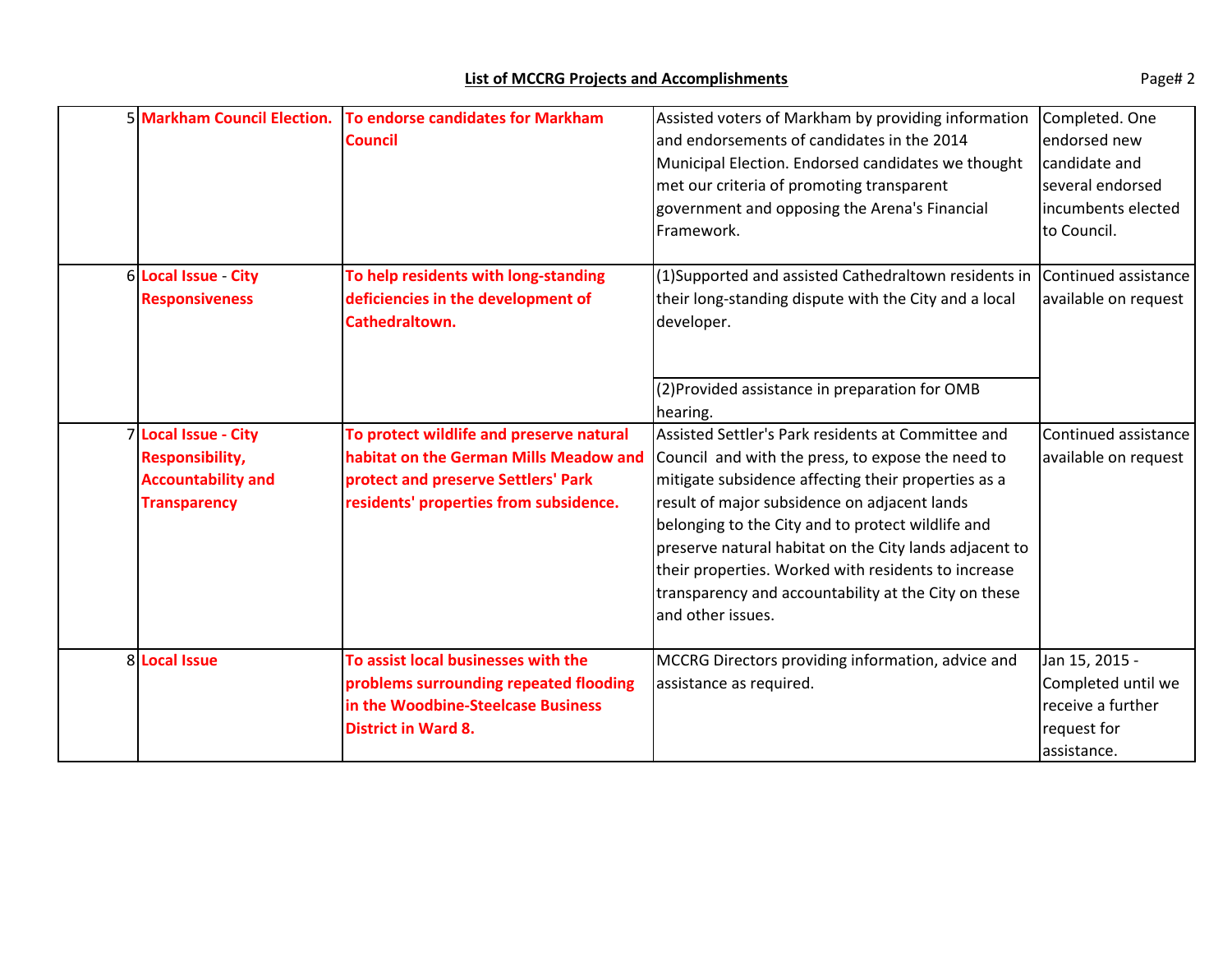| 9 City Issues - Responsibility, | To establish the principle of city         | (1) Worked with other residents' associations to                                              | Completed     |
|---------------------------------|--------------------------------------------|-----------------------------------------------------------------------------------------------|---------------|
| <b>Transparency, and</b>        | responsibility for city-wide upgrades to   | establish the principle that stormwater and flood                                             |               |
| <b>Accountability.</b>          | stormwater sewer and flood control         | control infrastructure costs should be shared by all                                          |               |
|                                 | infrastructure and for associated costs,   | Markham residents, and not just the local residents                                           |               |
|                                 | and to ensure that Council chooses the     | affected.                                                                                     |               |
|                                 | least expensive billing system possible.   |                                                                                               |               |
|                                 |                                            |                                                                                               |               |
|                                 |                                            |                                                                                               |               |
|                                 |                                            |                                                                                               |               |
|                                 |                                            |                                                                                               |               |
|                                 |                                            |                                                                                               |               |
|                                 |                                            |                                                                                               |               |
|                                 |                                            | (2) Petitioned Council to abandon the proposal to use                                         | Completed     |
|                                 |                                            | Powerstream as a billing vehicle for the new                                                  |               |
|                                 |                                            | stormwater fee, which was otherwise going to be a                                             |               |
|                                 |                                            | major additional cost to residents.                                                           |               |
| 10 City Issue - Responsibility  |                                            | <b>Obtaining reliable and sustainable funding Worked with other residents groups to get a</b> | Major success |
| and Accountability              | for stormsewer remediation and flood       | commitment from the City that \$2M of Gas Tax                                                 |               |
|                                 | control work.                              | revenue would be devoted to funding storm water                                               |               |
|                                 |                                            | remediation for each of the next five years.                                                  |               |
| 11 City Issue - Transparency    | To open up the operations of Markham       | (1) Advocate the discontinuation of unqualified non-                                          | Completed     |
| and Accountability              | <b>District Energy to public scrutiny.</b> | expert councillors as members of the MDEI Board of                                            |               |
|                                 |                                            | Directors, and substitute an appropriate and                                                  |               |
|                                 |                                            | professional selection process of qualified and                                               |               |
|                                 |                                            | experienced energy experts by advertising and then                                            |               |
|                                 |                                            | interviewing by a panel of councillors, City and MDEI                                         |               |
|                                 |                                            | staff and citizens.                                                                           |               |
|                                 |                                            | (2) Requested the City to provide information                                                 | Ongoing       |
|                                 |                                            | regarding a) the financial position and operations of                                         |               |
|                                 |                                            | Markham District Energy by publishing an annual                                               |               |
|                                 |                                            | report for 2014, in view of the fact that it is owned by                                      |               |
|                                 |                                            | Markham citizens and has received over \$40 million                                           |               |
|                                 |                                            | of public money.                                                                              |               |
|                                 |                                            |                                                                                               |               |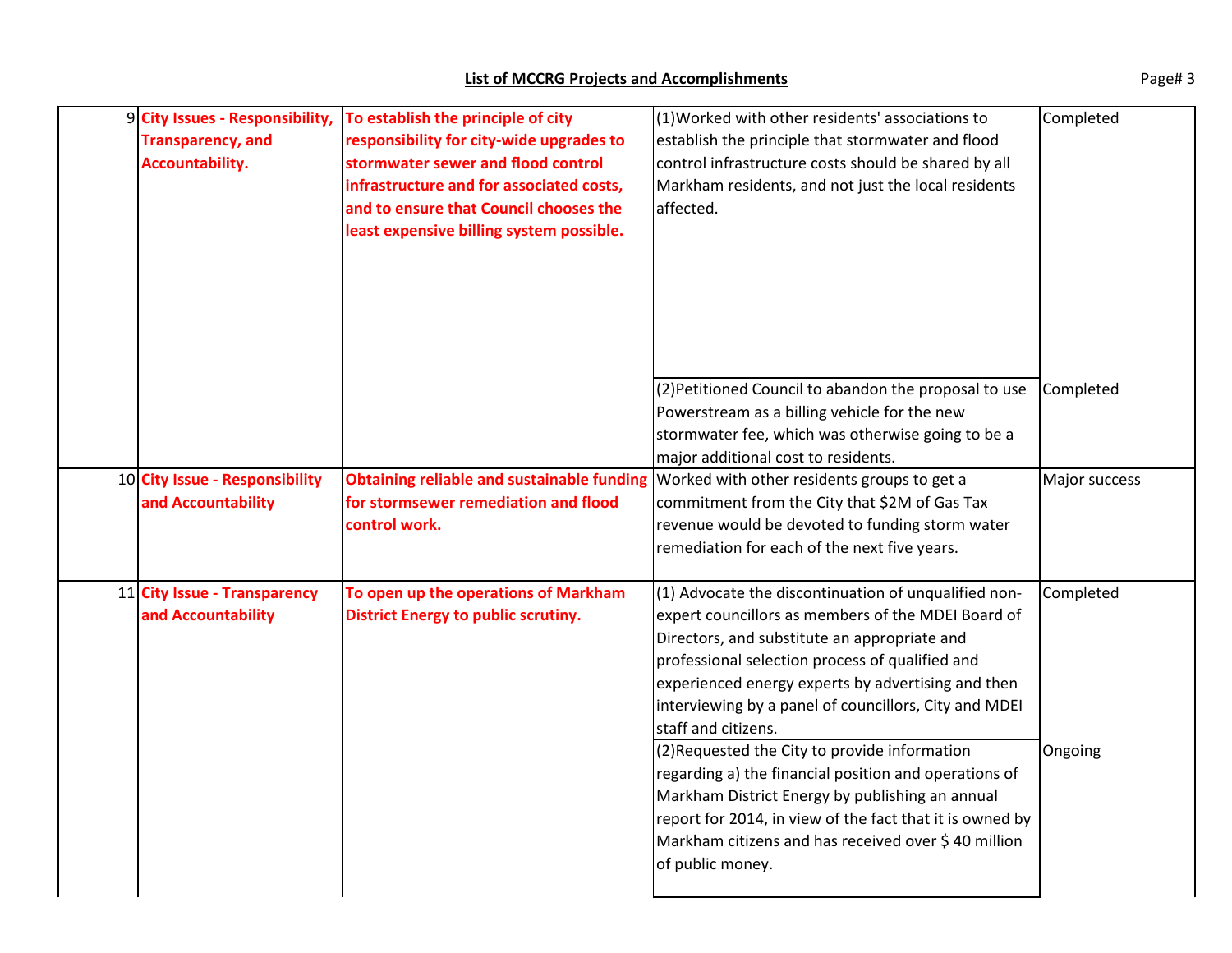|                                                     |                                                                                               | (3) Assess MDE's business viability.<br>(4) Since MDEI is a private unregulated company<br>wholely owned by the City of Markham and thus by<br>the citizens of Markham, we advocate that MDEI self<br>regulates following the same provincial guidelines<br>already set out for energy companies such as<br>Powerstream.<br>(5) Ensure consumers' rights are protected as with<br>electricity and natural gas consumers and secure<br>consumers' rights to opt-out without major<br>contractual penalties.<br>(6) Ensure that Markham citizens know that district<br>energy is not "green" energy but uses non-renewable<br>fossil fuels, natural gas and diesel oil, which<br>contribute Greenhouse Gases increasingly to local air<br>pollution, Global Warming and Climate Change.<br>District cooling which takes much more energy than<br>district heating is particularly damaging to the | Ongoing            |
|-----------------------------------------------------|-----------------------------------------------------------------------------------------------|-------------------------------------------------------------------------------------------------------------------------------------------------------------------------------------------------------------------------------------------------------------------------------------------------------------------------------------------------------------------------------------------------------------------------------------------------------------------------------------------------------------------------------------------------------------------------------------------------------------------------------------------------------------------------------------------------------------------------------------------------------------------------------------------------------------------------------------------------------------------------------------------------|--------------------|
| 12 City Issue - Transparency<br>and Accountability. | To review the Reporting System for<br><b>Councillor Expenses after noticing</b><br>anomalies. | environment.<br>Instrumental in getting the City to re-examine the Ongoing<br>reporting system for Councillors' expenses in<br>order to ensure greater transparency,<br>accountability and compliance with Canada<br>Revenue Agency requirements.                                                                                                                                                                                                                                                                                                                                                                                                                                                                                                                                                                                                                                               |                    |
| 13 City Issue - Accountability                      | To Review the Employee Service Award<br><b>Program</b>                                        | Instrumental in getting the City to re-examine the Completed - the<br>Employee Service Award program (\$120,000 program is now<br>annually for 5 years) to confirm desirability, need replaced by one<br>and appreciation for employees and ensure costing under<br>greater fiscal accountability and prudence.                                                                                                                                                                                                                                                                                                                                                                                                                                                                                                                                                                                 | \$10,000 per year. |